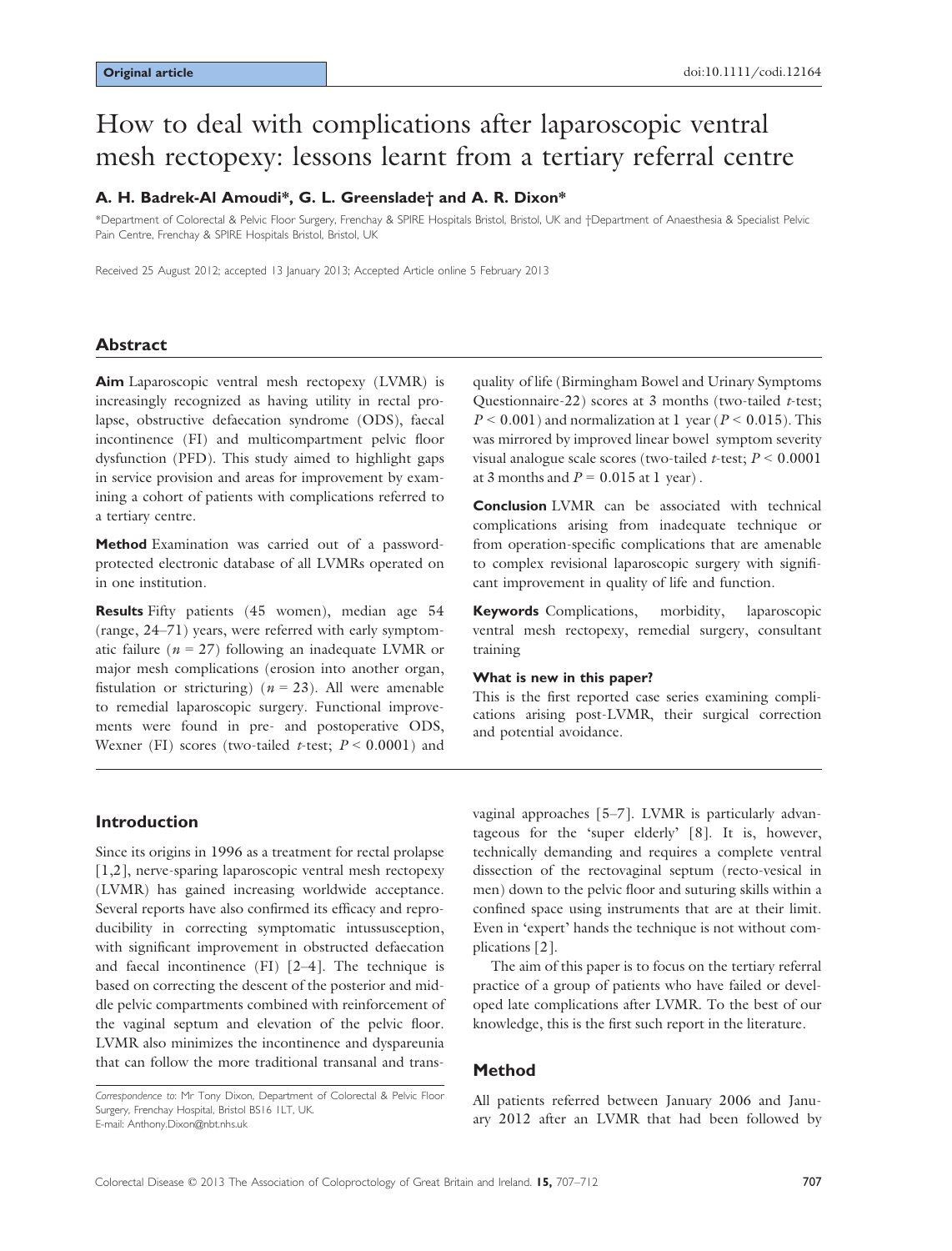recurrent external prolapse, ODS symptoms or complications arising out of the procedure, were analysed. Data collected included patient demographics, preoperative details, ODS [9] and Wexner FI [10] scores, operative information and clinical course to last follow up. A validated Quality of Life (QoL) questionnaire [Birmingham Bowel and Urinary Symptoms Questionnaire-22 (BBUSQ-22)] [11] was completed preoperatively and at regular postoperative intervals (3, 12, 18, and 24 months). Primary outcomes included the effect on function [ODS and FI and bowel-disturbance visual analogue scale (VAS) score] and the impact on QoL.

On referral, all patients underwent a thorough examination, dynamic defaecography, anorectal physiology (when appropriate), with or without examination under anaesthesia, and laparoscopy. Patients with pelvic pain were evaluated in consultation with a chronic pain consultant. All received gabapentin (600 or 900 mg) premedication and a 24-h ketamine infusion.

#### Surgical technique

The surgical technique varied with the underlying indication, but for each case there were several underlying principles.

- 1 All dissection was conducted using hook diathermy down to the pelvic floor with removal of the original mesh and replacement with lightweight Tefloncoated polypropylene (PFM Medical UK, Stockport, UK) using polydioxanone sutures.
- 2 Mesh deattachments were reattached using new mesh anchored to the promontory with Protacks<sup>TM</sup> (Covidien, Gosport, UK) and sutured (1 Ethibond) to the original mesh.
- 3 Rectal injury was managed by laparoscopic anterior resection and a limited LVMR using a biological mesh above the anastomosis.
- 4 Defunctioning of rectovaginal fistula (when present) was performed with laparoscopic removal of mesh and repair of the rectum abdominally if high or transvaginally if low.
- 5 All other erosions were managed by laparoscopic mesh removal, repair of the defect and insertion of a biological mesh.

### Statistical analysis

Changes in pre- and postoperative ODS, Wexner and QoL scores were analysed with the paired  $t$ -test (twotailed) using Prism 5 for Mac OS X software (version 5.0, © 1994–2010; Graphpad Software, San Diego, California, USA).  $P < 0.05$  was considered significant.

## Results

Fifty patients (45 women), of median age 54 (range, 24–71) years, were referred with early symptomatic failure  $(n = 27)$  or major complications arising after LVMR ( $n = 23$ ). Their median length of stay was 1 (range, 1–4) days. There were no conversions or postoperative complications.

#### Early symptomatic failure following a deficient LVMR

Three men (median body mass index =  $33 \text{ kg/m}^2$ ) were referred following a previous unsuccessful attempt to perform the LVMR (Table 1). Three women had undergone two previous LVMR procedures, but in each case at laparoscopy there was no evidence of a ventral dissection, the mesh 'lying free' on the pelvic brim. Eleven women had undergone LVMR using Permacol<sup>TM</sup> (Covidien) within a median of 11 (range 4–26) months. Apart from staples and an attenuated fibrous band at the sacral promontory there was no evidence of structural support or sutures within the rectovaginal septum.

Eight patients developed a full-thickness prolapse within 1 year, in seven (two Permacol<sup>TM</sup> meshes) because of deattachment of staples from the promonontory  $(n = 5)$  or incorrectly positioned staples to the upper sacrum ( $n = 2$ ). In these seven patients, only two staples had been used. In the remaining patient the mesh had been sutured to the right lateral rectal wall, allowing the formation of a large left-sided enterocele. Two men with continuing ODS had an inadequate strip of mesh sutured to the right side of the upper rectum with no dissection of the rectoprostatic septum.

#### Major mesh complications

#### Rectal stricture

Four patients were referred with recurrent ODS and new-onset pelvic pain secondary to a stricture in the mid-rectum  $(n = 3)$  or the recto-sigmoid  $(n = 1)$ 

Table I Cause of early failure of laparoscopic ventral mesh rectopexy (LVMR) among 27 patient referrals.

| Cause                                          | No. of<br>patients |
|------------------------------------------------|--------------------|
| Unable to perform LVMR                         | 3                  |
| Recurrent external prolapse within 6/12 months | 8                  |
| Repeated LVMR                                  | $\overline{3}$     |
| Recurrent ODS/RI                               | 13                 |

ODS, obstructed defaecation syndrome; RI, rectal intussusception.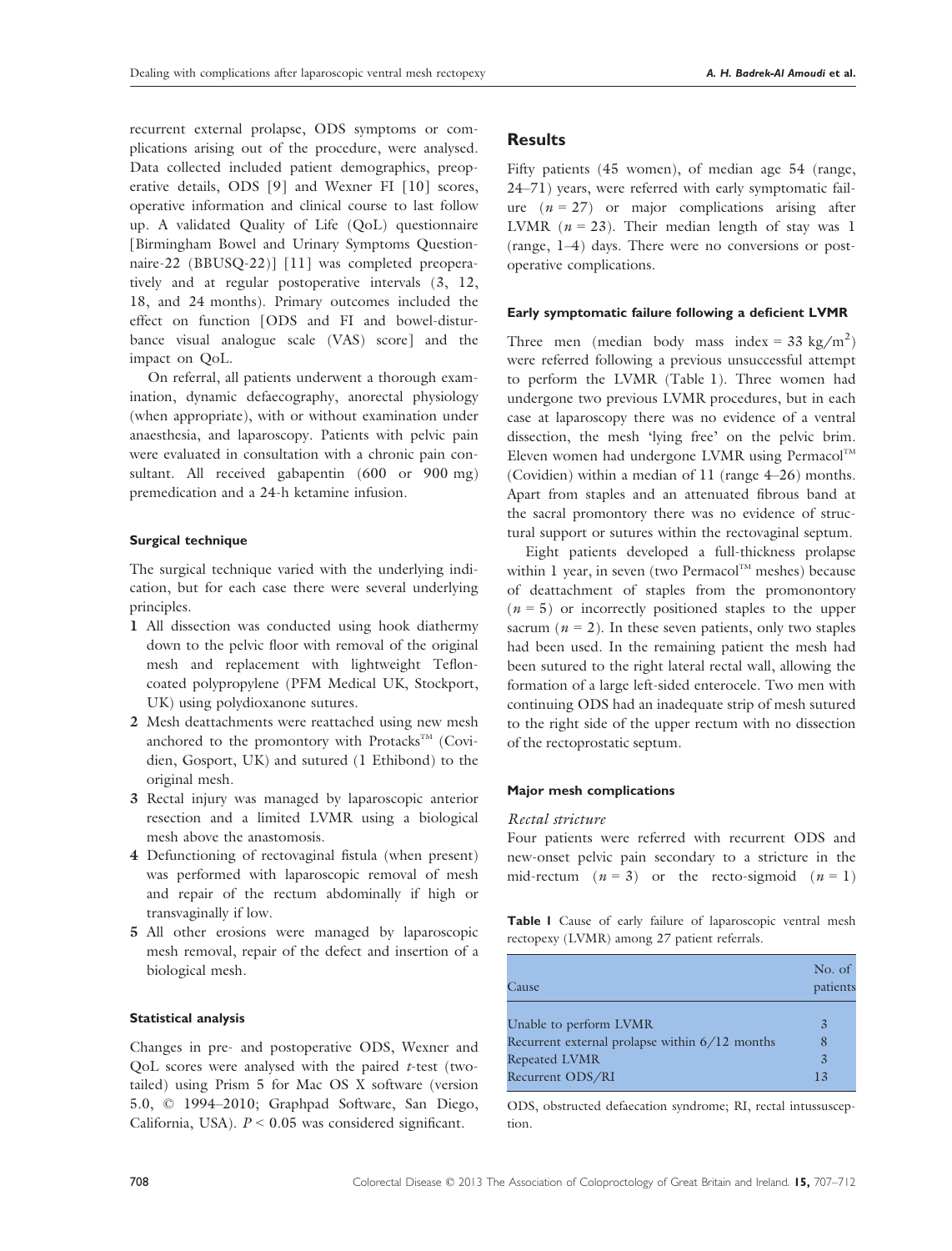| Complication         | No. of patients |
|----------------------|-----------------|
| Rectal stricture     | 4               |
|                      |                 |
| Rectovaginal fistula | 3               |
| Pain/dyspareunia     | 5               |
| Mesh erosion         |                 |
| Rectum               | 2               |
| Vagina               | 8               |
| Bladder              |                 |

Table 2 Major complications after laparoscopic ventral mesh rectopexy (LVMR) among 23 patient referrals.

(Table 2). All strictures were associated with the tail of the mesh, which had been stapled to the mid-sacrum rather than to the promontory.

## Erosion

There were two erosions into the rectum. Laparoscopic revision was effective in relieving the pelvic pain in both cases. Nine women were referred with mesh erosion into the vaginal vault ( $n = 7$ ), mid-vagina (1) and bladder ( $n = 1$ ); all had undergone a previous hysterectomy and were postmenopausal.

#### Pelvic pain

Three patients were referred with chronic pelvic pain and localized vaginal tenderness unresponsive to epidurals and poly-pharmacy. One was associated with pudendal nerve irritation, which had started in the recovery room following the original surgery. Each mesh was associated with excessive chronic inflammation. Replacement with Teflon-coated polypropylene led to symptom improvement sufficient for two patients to be able to stop analgesic medication. One patient also developed recurrent ODS, requiring treatment with the symptom-relieving posterior stapled transanal resection of the rectum (STARR) procedure. The same patient has since had a transgluteal pudendal nerve release with a 50% reduction in the severity of pain and the ability to sit for longer periods of time. In the remaining patient a lightweight multifilament Vypro $T^M$  mesh (Ethicon, Edinburgh, UK) was used. Although this improved dyspareunia, recurrent ODS developed over a 2-year period as the mesh 'stretched'. The patient is now requesting a further revision.

## ODS and Wexner scores

Revisional surgery was associated with significant improvement in median postoperative ODS and Wexner FI scores at 1 year (two-tailed t-test;  $P \le 0.0001$ ) (Figs. 1 and 2). Significant improvements in QoL score and linear VAS for bowel symptom severity were seen at



Figure 1 Pre- and postoperative obstructive defaecation syndrome (ODS) scores ( $n = 50$ ) at 1 year (two-tailed *t*-test;  $P < 0.0001$ ). The horizontal bars indicate the median value.



Figure 2 Pre- and postoperative Wexner faecal incontinence (FI) scores at 1 year ( $n = 50$ ) (two-tailed t-test;  $P < 0.0001$ ). The horizontal bars indicate the median value (if not visible this indicates that the median is 0).

3 and 12 months and these were maintained over the following year (Figs. 3 and 4).

## **Discussion**

Surgery for rectal prolapse and ODS should be safe, effective and long lasting, with minimal morbidity and maximal patient satisfaction. LVMR has a relatively low risk of laparoscopy-related complications such as portsite hernia, port-site haematoma, inadvertent enterotomy and procedure-specific mesh-related complications,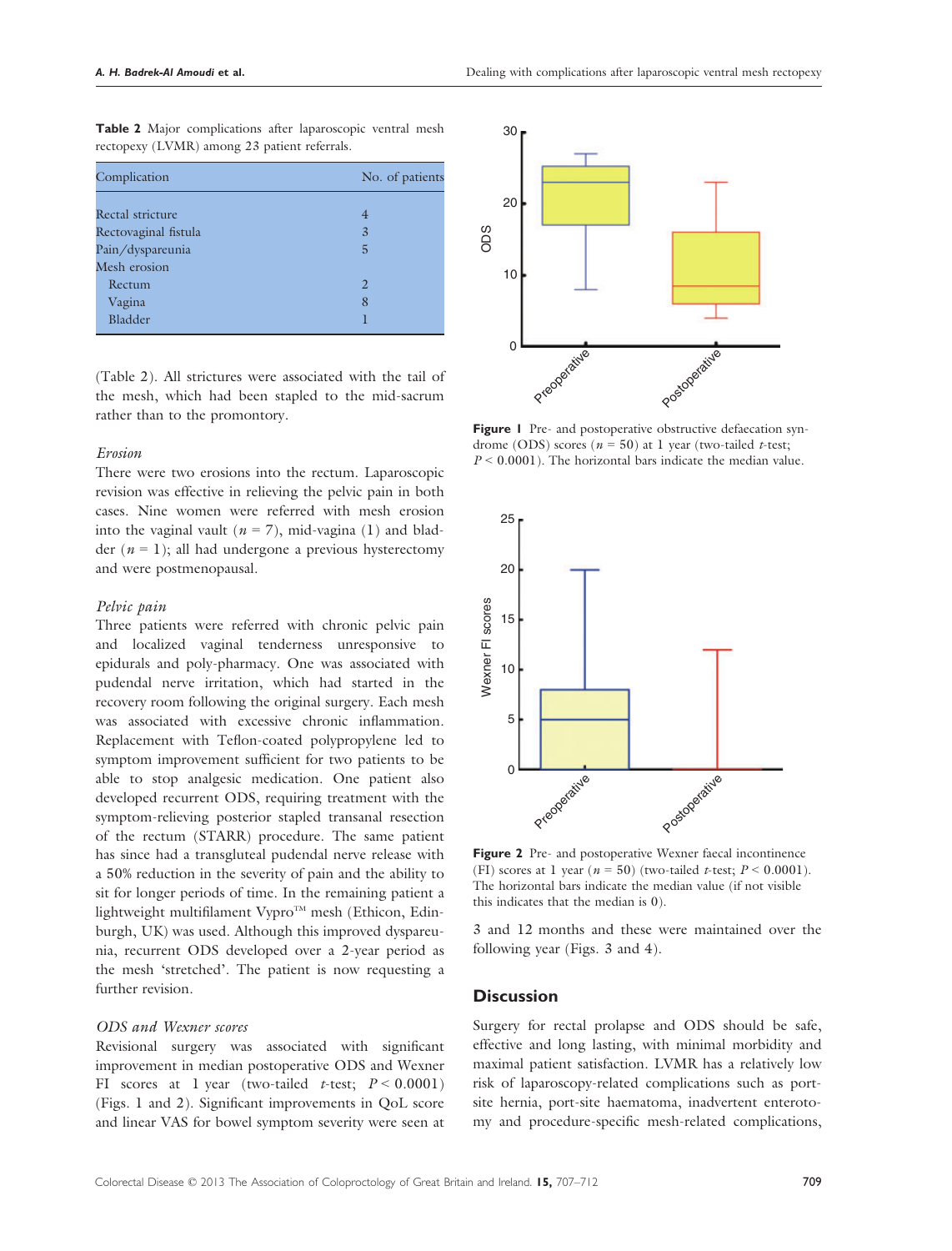

Figure 3 Quality of life (QoL) (Birmingham Bowel and Urinary Symptoms Questionnaire-22 (BBUSQ-22)) scores. The horizontal bars indicate the median values. Preoperative vs 3 months,  $P < 0.0001$ ; 3 months vs 12 months,  $P = 0.015$ ; and 12 months vs 2 years, NS.



Figure 4 Linear analogue score for severity of bowel symptoms. Preoperative vs 3 months,  $P \le 0.0001$ ; 3 months vs 12 months,  $P = 0.0151$ ; 12 months vs 2 years, NS. The horizontal bars indicate the median value.

which have been reported in around 2% of patients and may have serious consequences  $[1,2,12]$ . The surgeon must have substantial experience in laparoscopic colorectal surgery and be able to take the ventral rectal dissection down to the pelvic floor, but even then there is a continuing learning curve [1,2,12]. Although unreported, it is likely that the learning curve might influence the functional outcome and the complication rate, as demonstrated in the present report.

The most serious complications of LVMR are meshrelated, including infection, erosion and extrusion and failure. The 2008 National Institute of Clinical Excellence (NICE) review [13] of surgery for pelvic organ prolapse demonstrates that these relate to the type of mesh used and are a function of the duration of follow up. The report showed that erosion rates were zero for biologic mesh (xenografts), but rose to 7% for synthetic mesh and to 14% for combined synthetic mesh. The price paid was a higher failure rate for biological mesh compared with synthetic mesh (23% vs 9%).

As shown in the present study, most complications are amenable to corrective surgery. This can be complex but there appears to be an invariable improvement in overall function (ODS and FI scores) and quality of life and these benefits are maintained over a 2-year follow up. Unless the sepsis has made the mesh freely mobile in the rectovaginal septum, in our experience it is impossible to remove it via a perineal approach without the serious risk of causing a rectovaginal fistula. This is particularly true if the erosion is at the level of the vault or posterior fornix. Laparoscopic removal, whilst being a technical challenge, offers a more direct approach and can usually be performed without the complication.

Failure, defined as the recurrence of symptoms and/or of prolapse, of LVMR after insertion of Permacol™ mesh has been reported in 12% and 21% of patients at a median follow-up of 1 and 2 years, respectively [14,15]. Two studies [16,17] reporting the results of rectocele repair using the same xenograft describe a 41% incidence of anatomical recurrence at 3 years, with the majority of patients reporting persisting obstructive defaecation. These failures may simply reflect the underlying collagen disorder that predisposed the patients to pelvic organ prolapse, with and without ODS, in the first instance. Synthetic mesh has the advantage of high tensile strength, immediate availability, lower cost [18] and better tissue integration [19]. A study of 446 patients [20] undergoing laparoscopic sacral colpopexy with polypropylene reported a 1% risk of mesh extrusion.

Learning LVMR presents two types of challenges: anatomical and technical. For trainee surgeons the anatomy and dissection planes must be learned. For experienced surgeons, the transition from open to laparoscopic sur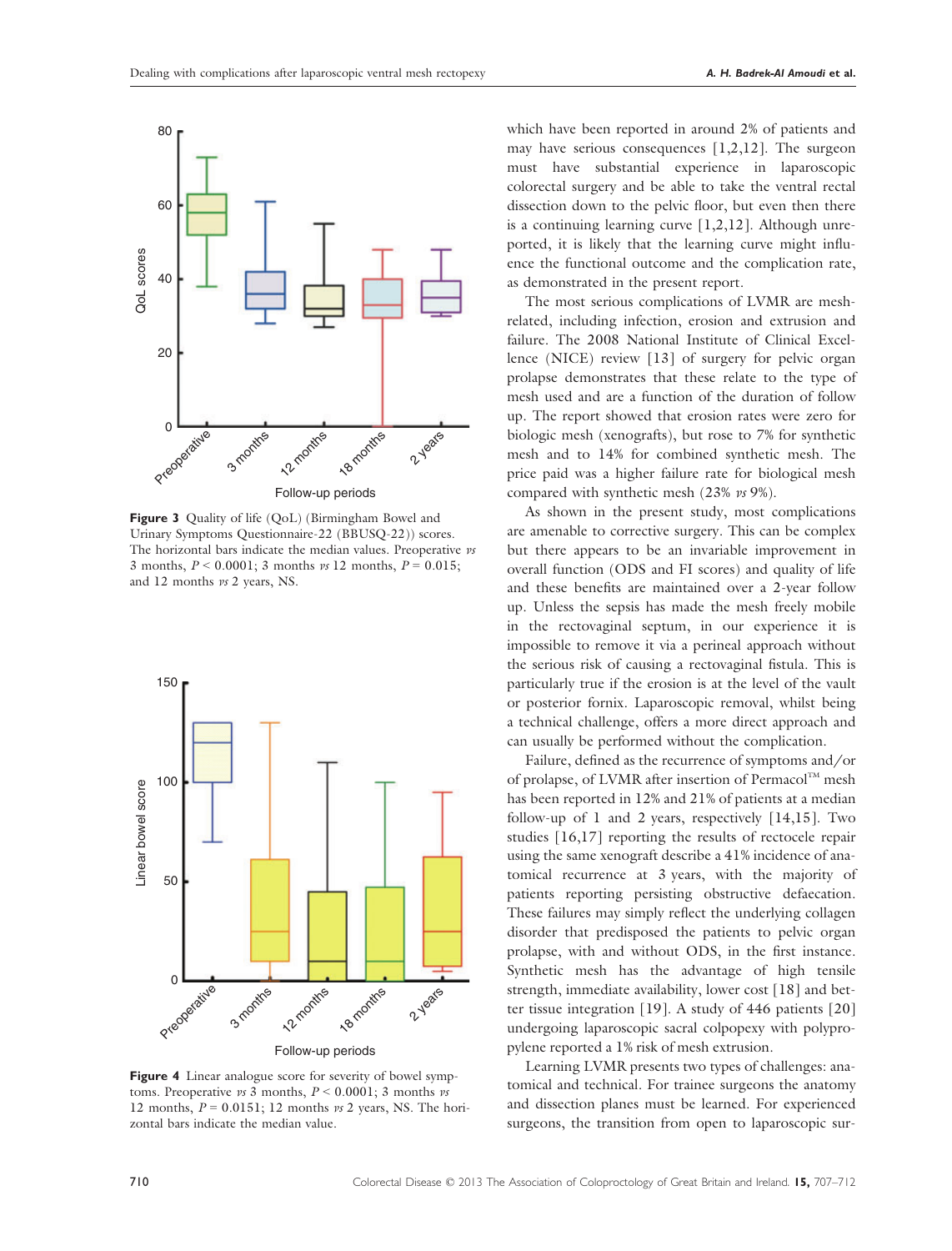gery requires adjustment to a new perspective of pelvic and abdominal anatomy. Cognitive and technical skills modulated by judgment are the components of competency, particularly in the case of 'difficult' operations, such as LVMR. However, it is these innate technical abilities (such as visual hand response, visual information processing and visual spatial memory) that are the limiting factors in determining the ultimate level of operator skill aspects of performance that may not always improve with practice [21]. Trainees need to develop their skills through mentorship and practice outside the operating theatre [22]. Human cadavers offer realistic anatomy and tissue haptics. However, they are expensive, restricted and lack objective assessment. Performance feedback helps improvement, and performance improvement reinforces the rate of learning of trainees [23]. Objective assessment of surgical performance, including judgment, can only be obtained by reviewing unedited videotapes of surgical procedures for errors and quality of performance by at least two unbiased experts. Within the LAPCO National Training Programme in Laparoscopic Colorectal Surgery, 40% of consultants fail this type of 'sign-off' assessment.

This study highlights the importance of achieving the required competence and specialist experience of LVMR and implies the need for interested surgeons to have undertaken a relevant supervised training programme and be willing to submit data to a national prospective clinical audit scheme. The reality, however, is that the adoption of new procedures, such as LVMR, tends to occur without thought to the careful assessment and credentialing of the surgeon's technical proficiency. Given the complexity of benign pelvic floor disease, technical competence needs more robust examination. As this report demonstrates, revisional surgery is appropriate in most patients who develop failure or complications after LMVR, but it should only be undertaken in a specialist centre.

In conclusion, revisional surgery by specialist units following failure or severe complications after LVMR is appropriate and can improve function and QoL. The choice of mesh is a balance between a higher recurrence rate with a xenograft and higher rates of infection and extrusion with a synthetic mesh. Caution should be exercised on the widespread uptake of expensive xenografts for what is probably a group of patients with an underlying collagen disorder. The patients reported in the present study highlight the problems of uncontrolled uptake of a new interventional procedure. They demonstrate the importance of guidelines on training, service provision and commissioning and the need for a network of tertiary centres

to provide help with difficult cases, especially those requiring revisional surgery.

## **References**

- 1 D'Hoore A, Cadoni R, Penninckx F. Laparoscopic ventral rectopexy for total rectal prolapse: long-term outcome. Br J Surg 2004; 91: 1500-5.
- 2 Slawik S, Soulsby R, Carter H, Payne H, Dixon AR. Laparoscopic ventral rectopexy, posterior colporrhaphy and vaginal sacrocolpopexy for the treatment of recto-genital prolapse and mechanical outlet obstruction. Colorectal Dis 2008; 10: 138–43.
- 3 Collinson R, Wijffels N, Cunningham C, Lindsey I. Laparoscopic ventral rectopexy for internal rectal prolapse: short-term functional results. Colorectal Dis 2010; 12: 97–104.
- 4 Wong M, Meurette G, Abet E, Podevin J, Lehur PA. Safety and efficacy of laparoscopic ventral mesh rectopexy for complex rectocele. Colorectal Dis 2011; 13: 1019–23.
- 5 Kahn MA, Stanton SI. Posterior colporrhaphy: its effects on bowel and sexual function. Br J Obstet Gynaecol 1997; 104: 882–6.
- 6 Farid M, Madbouly K, Hussein A, Mahdy T, Moneim HA, Omar W. Randomised controlled trial between perineal and anal repairs of rectocele in obstructed defaecation. World J Surg 2010; 34: 822–9.
- 7 Ho YH, Ang M, Nyam D, Tan M, Seow-Choen F. Transanal approach to rectocele repair may compromise anal sphincter pressures. Dis Colon Rectum 1998; 41: 354-8.
- 8 Wijffels N, Cunningham C, Dixon A, Greenslade G, Lindsey I. Laparoscopic ventral rectopexy for external rectal prolapse is safe and effective in the elderly. Does this make perineal procedures obsolete? Colorectal Dis 2011; 13: 561-6.
- 9 Agachan F, Chen T, Pfeifer J, Petachia R, Wexner S. A constipation scoring system to simplify evaluation and management of constipated patients. Dis Colon Rectum 1996; 39: 681–5.
- 10 Renzi A, Izzo D, Di Sarno G, Izzo G, Di Martino N. Stapled transanal rectal resection to treat obstructed defecation caused by rectal intussusception and rectocele. Int.J Colorectal Dis 2006; 21: 661–7.
- 11 Hiller L, Bradshaw HD, Radley SC, Radley S. Criterion validity of the BBUSQ-22: a questionnaire assessing bowel and urinary tract symptoms in women. Int Urogynecol J Pelvic Floor Dysfunct 2007; 18: 1133–7.
- 12 Esschert JW, Geloven AA, Vermulst N, Groenedijk AG, Wit LT, Gerhards MF. Laparoscopic ventral rectopexy for obstructed defecation syndrome. Surg Endosc 2008; 22: 2728–32.
- 13 Jia X, Glazener C, Mowatt G, Jenkinson D, Fraser C, Burr J. Systematic review of the efficacy and safety of using mesh in surgery for uterine or vaginal vault prolapse. NICE guidelines 2008. IPG267.
- 14 Wahed S, Ahmad M, Mohiuddin K, Katory M, Mercer-Jones M. Short term results for laparoscopic ventral rectopexy